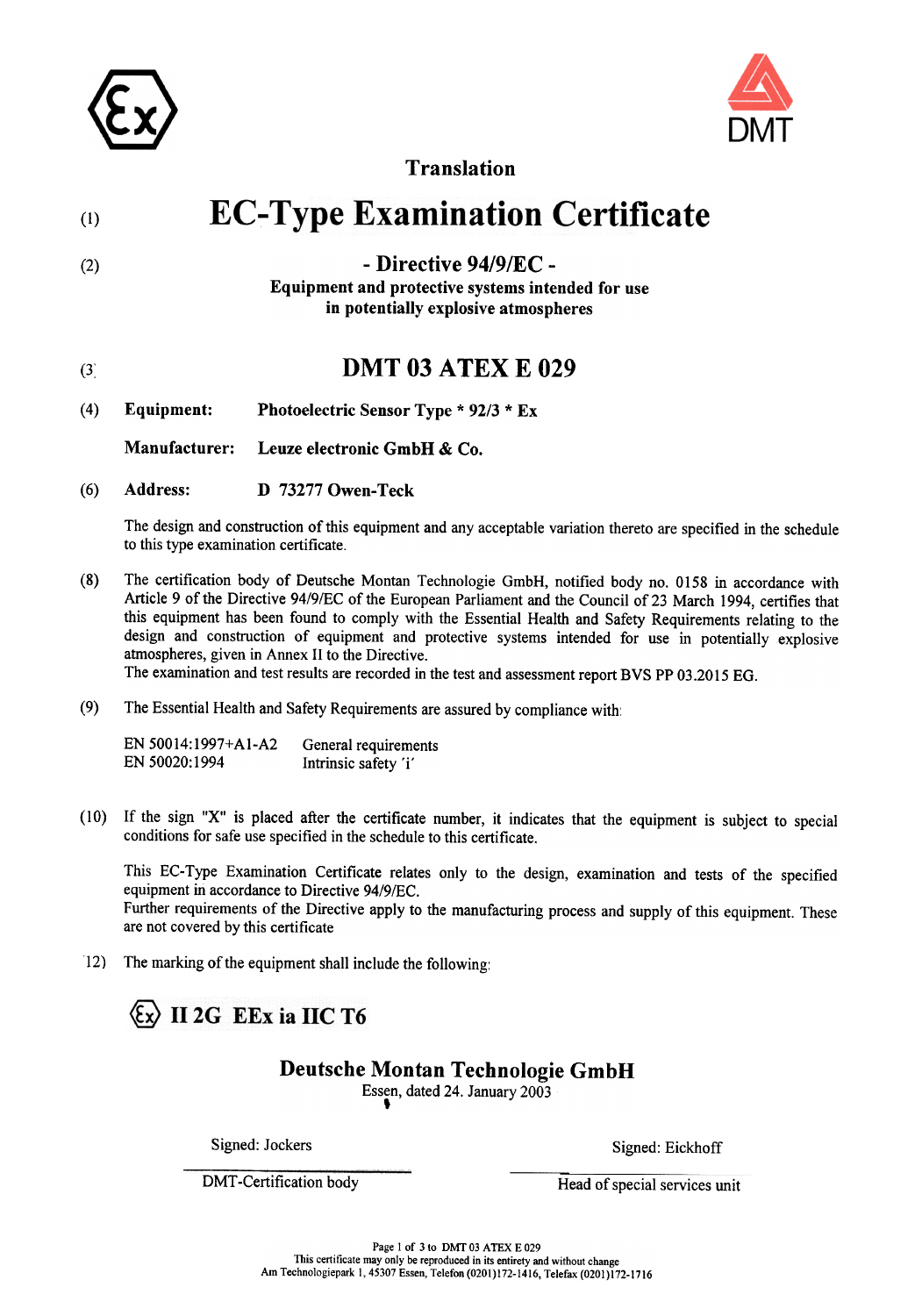

Appendix to (13)

# **EC-Type Examination Certificate**

# **DMT 03 ATEX E 029**

#### 5.1 Subject and type

| Photoelectric Sensor Type * 92/3 * Ex |             |                                  |                                                                                                                                                                                |
|---------------------------------------|-------------|----------------------------------|--------------------------------------------------------------------------------------------------------------------------------------------------------------------------------|
|                                       | PRK L<br>LS | <b>FRK -300 L</b><br>E-L<br>SE-L | Diffuse reflection light scanners with background suppression<br>Retro-reflective Photoelectric Sensor<br>Throughbeam Photoelectric Sensor<br>Throughbeam Photoelectric Sensor |

#### 15.2 Description

The Photoelectric Sensor Type \* 92/3 \* Ex comprises a light alloy enclosure containing printed circuit boards with electronic components. The intrinsically safe supply- and signal circuit is connected to a plug.

#### 15.3 Parameters

#### 15.3. Supply and signal circuits

| Voltage<br>Current<br>Power<br>Effective internal capacitance<br>Effective internal inductance | U.<br>$\mathbf{I}_{\mathbf{i}}$<br>$P_i$ | DC<br>≤<br>≤ | 13<br>40<br>90<br>70<br>200                                                      | mA<br>mW<br>nF<br>μH |  |
|------------------------------------------------------------------------------------------------|------------------------------------------|--------------|----------------------------------------------------------------------------------|----------------------|--|
| 5.3.2 Optical signal<br>Wave length<br>Radiated power<br>Light pulse duration<br>Pulse rate    |                                          | ≤<br>≤<br>≤  | 680 nm to 880 nm<br>$1,1$ mW/mm <sup>2</sup><br>$21$ $\mu s$<br>$3.5 \text{ ms}$ |                      |  |

<sup>15.3.3</sup> Ambient temperature range -20 $\textdegree$ C  $\leq$  T<sub>a</sub>  $\leq$  +50 $\textdegree$ C

#### 16) Test and assessment report BVS PP 03.2015 EG, as of 24.01.2003

### 7) Special conditions for safe use

None

14)